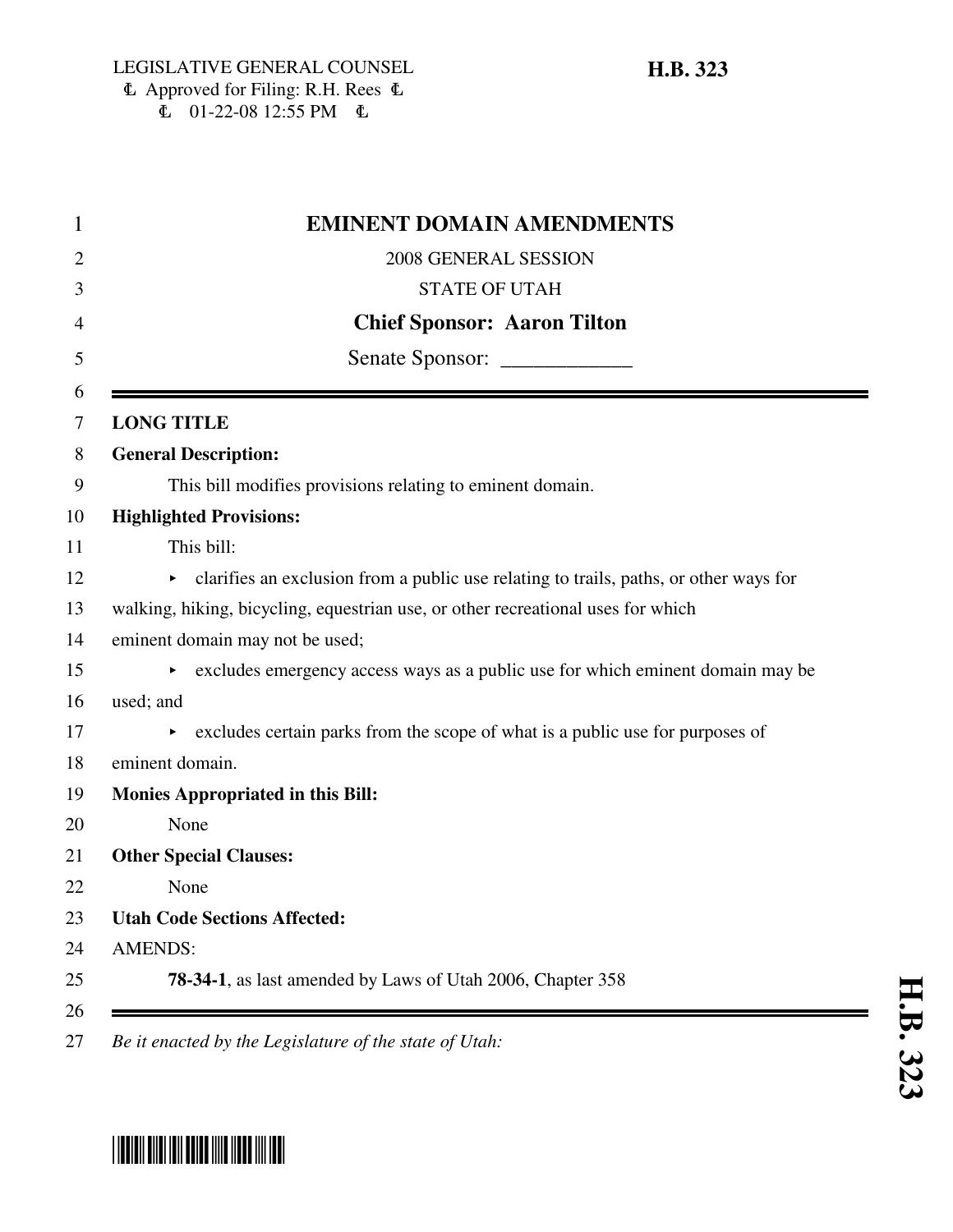| 28 | Section 1. Section <b>78-34-1</b> is amended to read:                                                        |
|----|--------------------------------------------------------------------------------------------------------------|
| 29 | 78-34-1. Uses for which right may be exercised.                                                              |
| 30 | Subject to the provisions of this chapter, the right of eminent domain may be exercised                      |
| 31 | in behalf of the following public uses:                                                                      |
| 32 | (1) all public uses authorized by the Government of the United States[ $:$ ]:                                |
| 33 | (2) public buildings and grounds for the use of the state, and all other public uses                         |
| 34 | authorized by the Legislature[ $\cdot$ ]:                                                                    |
| 35 | $(3)$ (a) public buildings and grounds for the use of any county, city [or incorporated].                    |
| 36 | town, or board of education;                                                                                 |
| 37 | (b) reservoirs, canals, aqueducts, flumes, ditches, or pipes for conducting water for the                    |
| 38 | use of the inhabitants of any county $[\sigma r]$ , city, or [incorporated] town, or for the draining of any |
| 39 | county, city, or [incorporated] town;                                                                        |
| 40 | (c) the raising of the banks of streams, removing obstructions [therefrom] from                              |
| 41 | streams, and widening, deepening, or straightening their channels;                                           |
| 42 | (d) bicycle paths and sidewalks adjacent to paved roads;                                                     |
| 43 | (e) roads, streets, and alleys for public vehicular use, excluding:                                          |
| 44 | (i) trails, paths, or other ways for walking, hiking, bicycling, equestrian use, or other                    |
| 45 | recreational uses, or whose primary purpose is as a foot path, equestrian trail, bicycle path, or            |
| 46 | walkway; and                                                                                                 |
| 47 | (ii) paths, lanes, or other ways for emergency access; and                                                   |
| 48 | $(f)$ all other public uses for the benefit of any county, city, or [incorporated] town, or                  |
| 49 | [the] their inhabitants [thereof.];                                                                          |
| 50 | (4) wharves, docks, piers, chutes, booms, ferries, bridges, toll roads, byroads, plank                       |
| 51 | and turnpike roads, roads for transportation by traction engines or road locomotives, roads for              |
| 52 | logging or lumbering purposes, and railroads and street railways for public transportation[:]:               |
| 53 | (5) reservoirs, dams, watergates, canals, ditches, flumes, tunnels, aqueducts and pipes                      |
| 54 | for the supplying of persons, mines, mills, smelters or other works for the reduction of ores,               |
| 55 | with water for domestic or other uses, or for irrigation purposes, or for the draining and                   |
| 56 | reclaiming of lands, or for the floating of logs and lumber on streams not navigable, or for solar           |
| 57 | evaporation ponds and other facilities for the recovery of minerals in solution[-];                          |
| 58 | (6) roads, railroads, tramways, tunnels, ditches, flumes, pipes and dumping places to                        |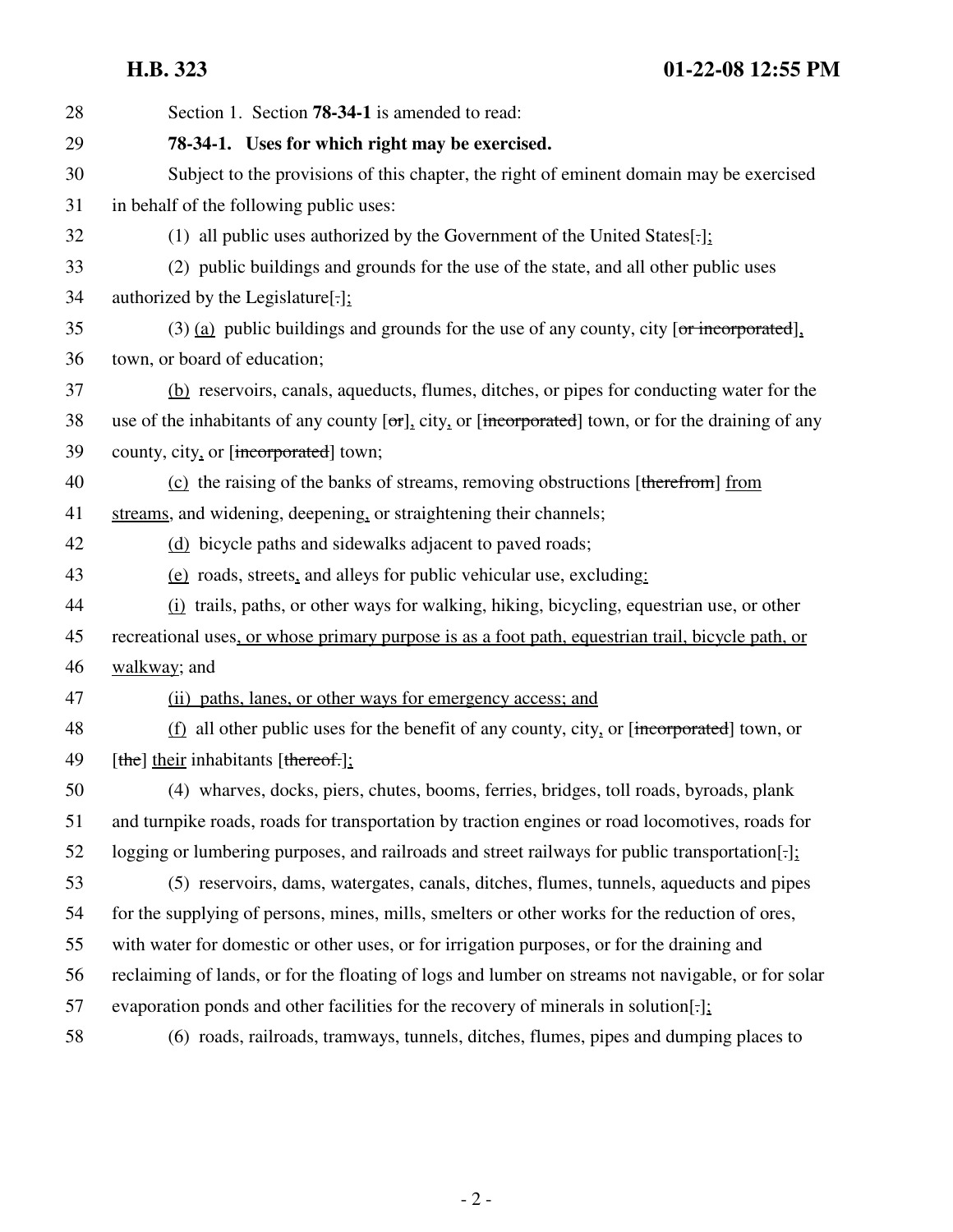# **01-22-08 12:55 PM H.B. 323**

59 facilitate the milling, smelting or other reduction of ores, or the working of mines, quarries, 60 coal mines or mineral deposits including minerals in solution; outlets, natural or otherwise, 61 for the deposit or conduct of tailings, refuse or water from mills, smelters or other works for 62 the reduction of ores, or from mines, quarries, coal mines or mineral deposits including 63 minerals in solution; mill dams; gas, oil or coal pipelines, tanks or reservoirs, including any 64 subsurface stratum or formation in any land for the underground storage of natural gas, and in 65 connection therewith such other interests in property as may be required adequately to 66 examine, prepare, maintain, and operate such underground natural gas storage facilities; and 67 solar evaporation ponds and other facilities for the recovery of minerals in solution; also any 68 occupancy in common by the owners or possessors of different mines, quarries, coal mines, 69 mineral deposits, mills, smelters, or other places for the reduction of ores, or any place for the 70 flow, deposit or conduct of tailings or refuse matter[.]; 71 (7) byroads leading from highways to residences and farms[.]; 72 (8) telegraph, telephone, electric light and electric power lines, and sites for electric 73 light and power plants[.]; 74 (9) sewerage of any city or town, or of any settlement of not less than ten families, or 75 of any public building belonging to the state, or of any college or university[.]; 76 (10) canals, reservoirs, dams, ditches, flumes, aqueducts and pipes for supplying and 77 storing water for the operation of machinery for the purpose of generating and transmitting 78 electricity for power, light or heat[.]; 79 (11) cemeteries and public parks[.], except for a park whose primary use is: 80 (a) as a trail, path, or other way for walking, hiking, bicycling, or equestrian use; or 81 (b) to connect other trails, paths, or other ways for walking, hiking, bicycling, or 82 equestrian use; 83 (12) pipe lines for the purpose of conducting any and all liquids connected with the 84 manufacture of beet sugar[.]; and 85 (13) sites for mills, smelters or other works for the reduction of ores and necessary to 86 the successful operation thereof, including the right to take lands for the discharge and natural 87 distribution of smoke, fumes and dust therefrom, produced by the operation of such works; 88 provided, that the powers granted by this subdivision shall not be exercised in any county 89 where the population exceeds [twenty thousand] 20,000, or within one mile of the limits of any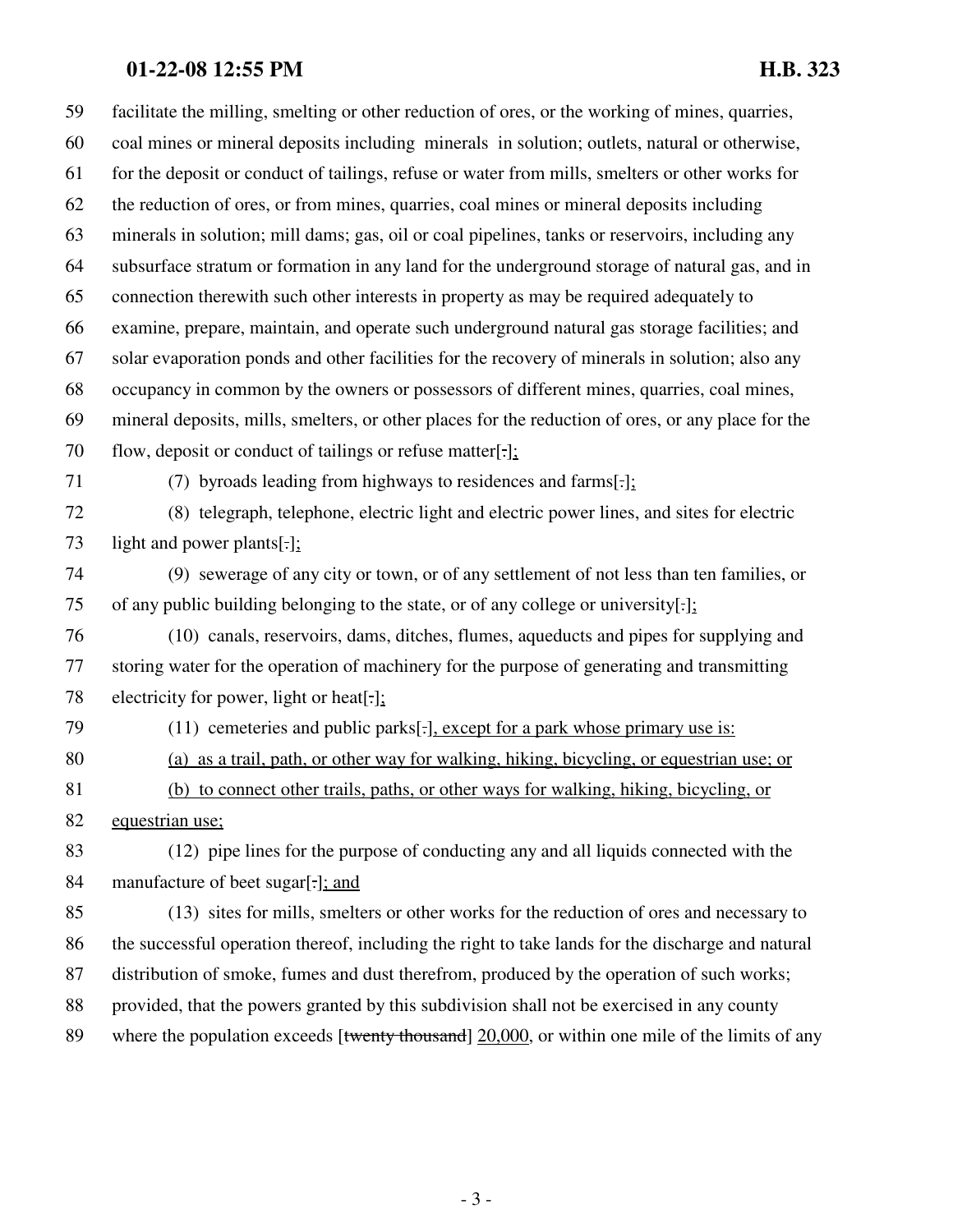90 city or incorporated town; nor unless the proposed condemner has the right to operate by

- 91 purchase, option to purchase or easement, at least [seventy-five per cent] 75% in value of land
- 92 acreage owned by persons or corporations situated within a radius of four miles from the mill,
- 93 smelter or other works for the reduction of ores; nor beyond the limits of said four-mile radius;
- 94 nor as to lands covered by contracts, easements or agreements existing between the condemner
- 95 and the owner of land within said limit and providing for the operation of such mill, smelter or
- 96 other works for the reduction of ores; nor until an action shall have been commenced to restrain
- 97 the operation of such mill, smelter or other works for the reduction of ores.

**Legislative Review Note as of 12-13-07 11:23 AM**

**Office of Legislative Research and General Counsel**